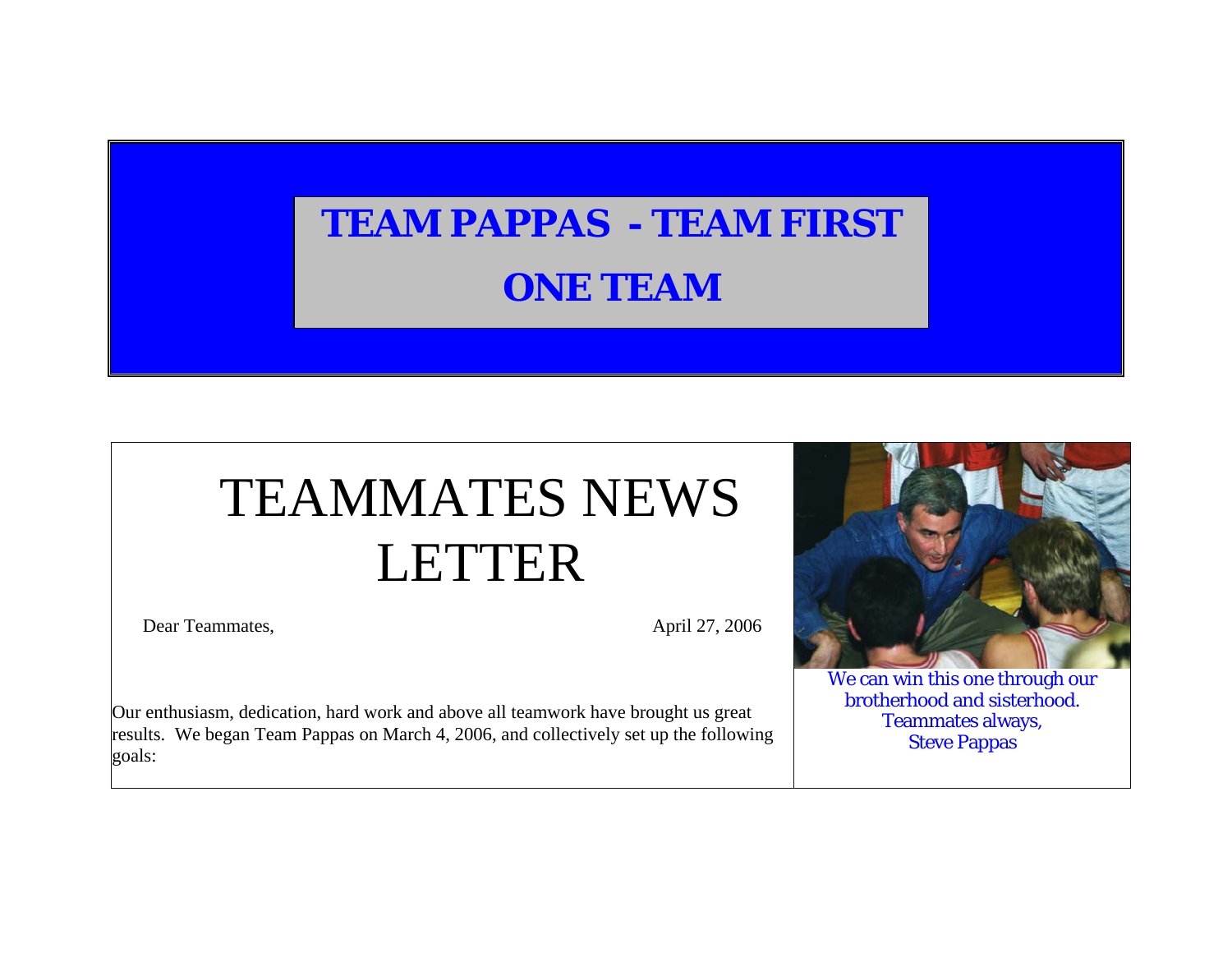| 1) | Find a potential marrow stem cell donor for Steve Pappas                                                                                                                                                                                                                                                                                                                                                                                                                                                                                                                                                                                                                             |
|----|--------------------------------------------------------------------------------------------------------------------------------------------------------------------------------------------------------------------------------------------------------------------------------------------------------------------------------------------------------------------------------------------------------------------------------------------------------------------------------------------------------------------------------------------------------------------------------------------------------------------------------------------------------------------------------------|
| 2) | Increase the public's awareness of marrow stem cell transplants                                                                                                                                                                                                                                                                                                                                                                                                                                                                                                                                                                                                                      |
| 3) | Increase the Ahepa Bone Marrow Registry (our goal is 20,000) in order to improve<br>the likelihood of finding donors for Steve Pappas and many others like Steve who<br>are in desperate need of a donor and suffer from Leukemia, Lymphoma, Aplastic<br>Anemia, and Congenital Immunodeficiency Syndrome.                                                                                                                                                                                                                                                                                                                                                                           |
| 4) | Increase the public's awareness of the desperate need of donors for other patients<br>by sharing inspiring stories                                                                                                                                                                                                                                                                                                                                                                                                                                                                                                                                                                   |
| 5) | Raise funds in order to finance blood and oral swab testing                                                                                                                                                                                                                                                                                                                                                                                                                                                                                                                                                                                                                          |
| 6) | Increase the public's awareness of umbilical cord blood donation                                                                                                                                                                                                                                                                                                                                                                                                                                                                                                                                                                                                                     |
|    | We began our journey several weeks ago with our first mini blood test drive (3/19/06)<br>at Assumption Greek Orthodox Church in Michigan, and we had 27 donors. The<br>following Sunday (3/27/06) at St. Demetrios Greek Orthodox Church of Chicago,<br>Illinois, we were able to test 65 donors. We learned how to run these drives, and more<br>importantly their effectiveness. We also reached out to the medical and dental<br>community for help and assistance. Both doctors (blood test) and dentist (oral swab)<br>began to test free of charge at their offices. As of 4/21/06, the medical offices have<br>tested 44 donors and the dental offices have tested 20 donors. |
|    | During the following week, we had our first major Blood Test Drive at the National<br>Hellenic Invitational Basketball Tournament at Fenwick High School at Oak Park,<br>Illinois. During that weekend we had (210 donors), and at the Greek Parade we had 70<br>donors. The following weekend (4/9/06) results were just as successful with St. George<br>Greek Orthodox Church (61 donors), St. Nectarios Greek Orthodox Church (38<br>donors), and St. Demetrios Greek Orthodox Church (17donors). During these drives, it                                                                                                                                                        |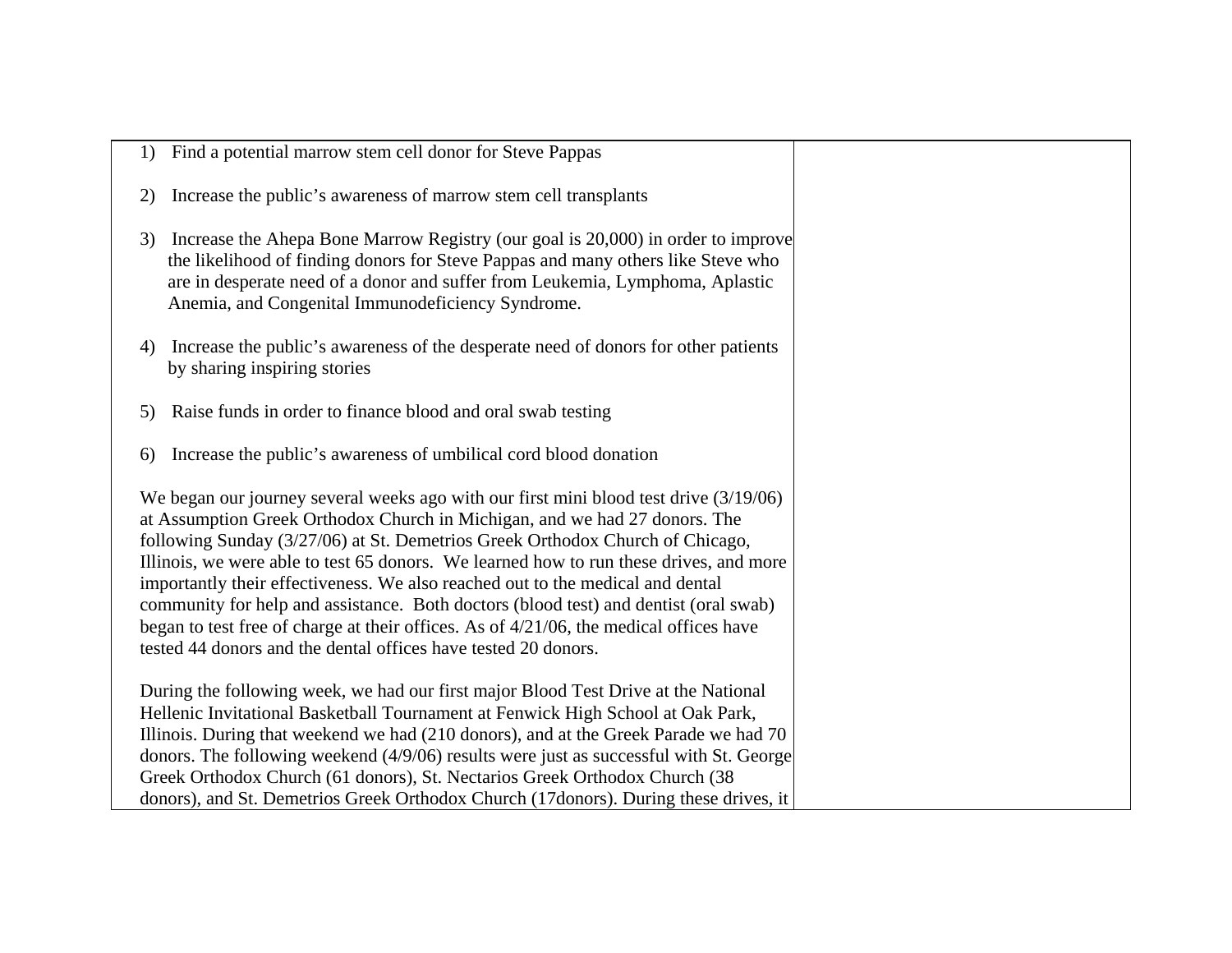| became apparent that the church mini drives were very successful and efficient.<br>Church mini drives took about 1 hour to complete and potentially could result in 40-70<br>donors.                                                                                                                                                                                                                                                                                                                                                                                                                                                                                                                                                                                  |
|-----------------------------------------------------------------------------------------------------------------------------------------------------------------------------------------------------------------------------------------------------------------------------------------------------------------------------------------------------------------------------------------------------------------------------------------------------------------------------------------------------------------------------------------------------------------------------------------------------------------------------------------------------------------------------------------------------------------------------------------------------------------------|
| We decided to invite individuals throughout the Chicago land community as well as<br>leaders from each Greek Orthodox Church, physicians and dentists to attend and<br>participate in our first orientation meeting. We were proud to have so many Greek<br>Orthodox Churches represented at our meeting. In addition, we met many new<br>physicians and dentists who are willing to do free testing in their offices. Since our<br>meeting, we now have 10 physicians and 8 dentists participating.                                                                                                                                                                                                                                                                  |
| During the weekend( $4/15 \& 4/16$ ), Notre Dame High School had a major blood test<br>drive (110 donors) and St. Peter and Paul Greek Orthodox Church had a mini blood<br>test drive(110 donors). On Monday (4/17) Deerfield High School had a major blood<br>test drive (218 donors), and on Tuesday (4/18) Highland Park High School had a major<br>blood test drive (93 donors). As of today, we have tested 1083 individuals, and we just<br>began receiving results back 2 weeks ago! These drives continue to enforce how<br>committed we all are to reaching our goals.                                                                                                                                                                                       |
| Although the big drives continue to be successful, Team Pappas became committed to<br>having a day after Easter where all of our Greek Orthodox Churches would participate<br>and do mini blood test drives. We are pleased to announce that <b>Sunday April 30</b> will<br>be that day. We appreciate everyone's hard work, dedication, cooperation and<br>teamwork in order to make this day united and successful. We will be listing all Greek<br>Orthodox Churches with their addresses, time of mini blood test drive and Team<br>Pappas Church leaders on our web site. We are asking and looking for volunteers to<br>assist us during this big day. Please contact us at email for Team Pappas or call or e-<br>mail a particular church Team Pappas leader. |
| We are eventually also looking to expand our mini blood drives in other countries.<br>However, for now we are presently in the process of expanding are church mini blood                                                                                                                                                                                                                                                                                                                                                                                                                                                                                                                                                                                             |